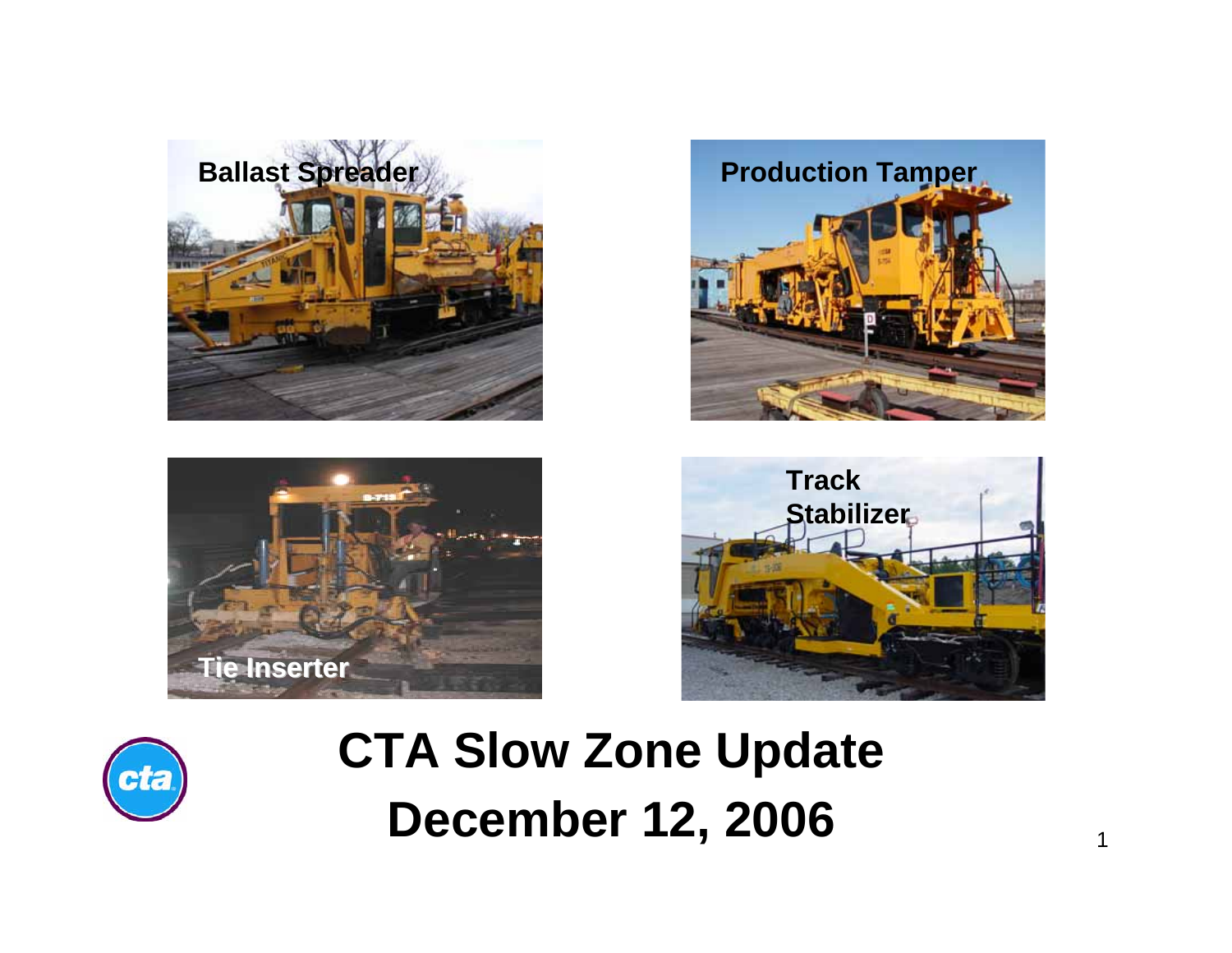

#### **Rail Slow Zone Update Definition**

- **A "slow zone" is a specific segment of track where the speed at which the train operates is reduced due to defective track, structure, signal or traction power conditions. Also slow zones are implemented during construction.**
- **A "work zone" is where workers are on the tracks and are protected by flagmen from the trains. In work zones, the trains often have to stop and wait for the area to be secured and the crews to clear the trains. Work zones are not allowed during rush hours (5 am – 9am, 3 pm – 7pm) during the work week.**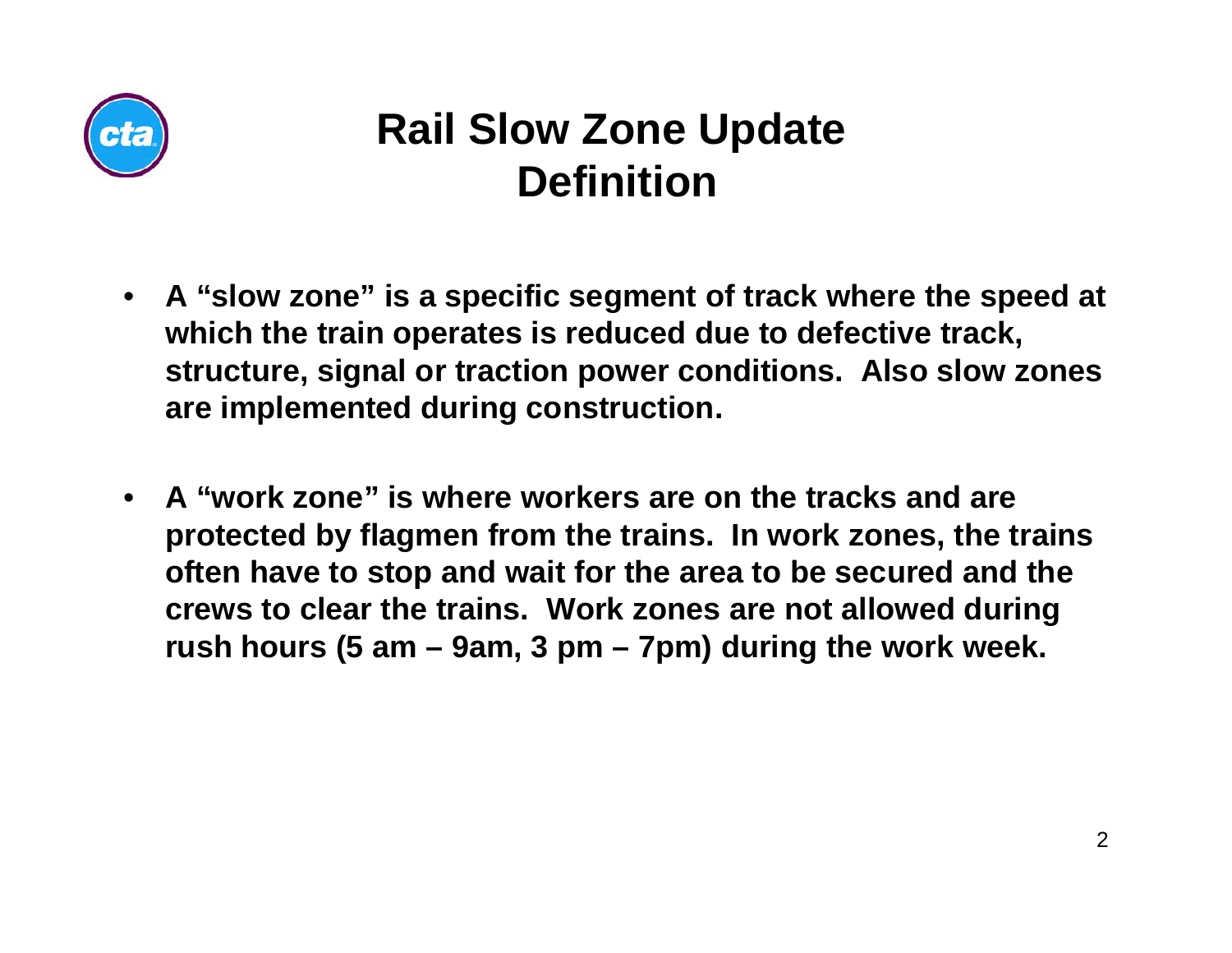

### **Rail Slow Zone Update As of November 2006**

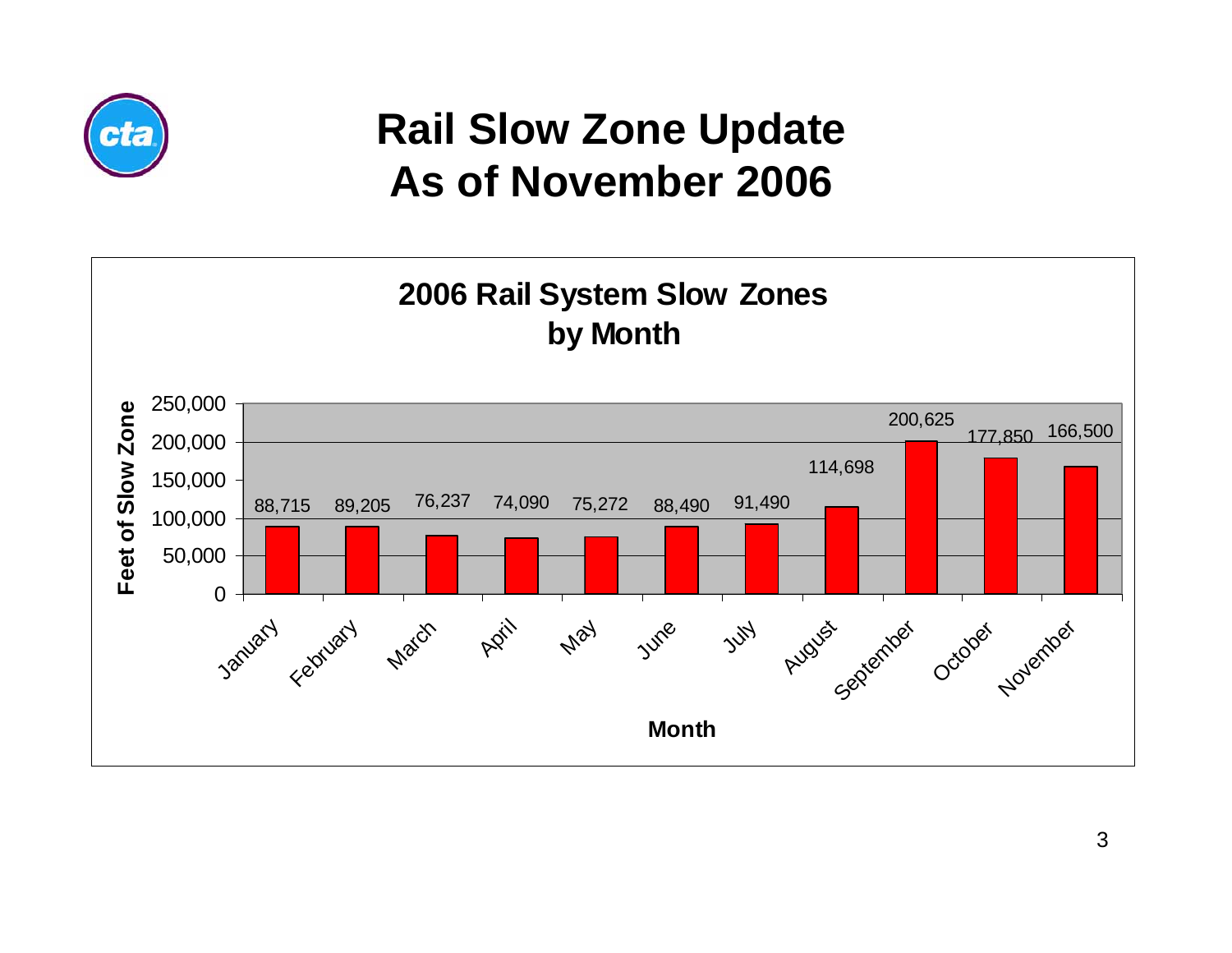

#### **Rail Slow Zone Update 2005 by Month**

#### **2005 Rail System Slow Zones by Month**

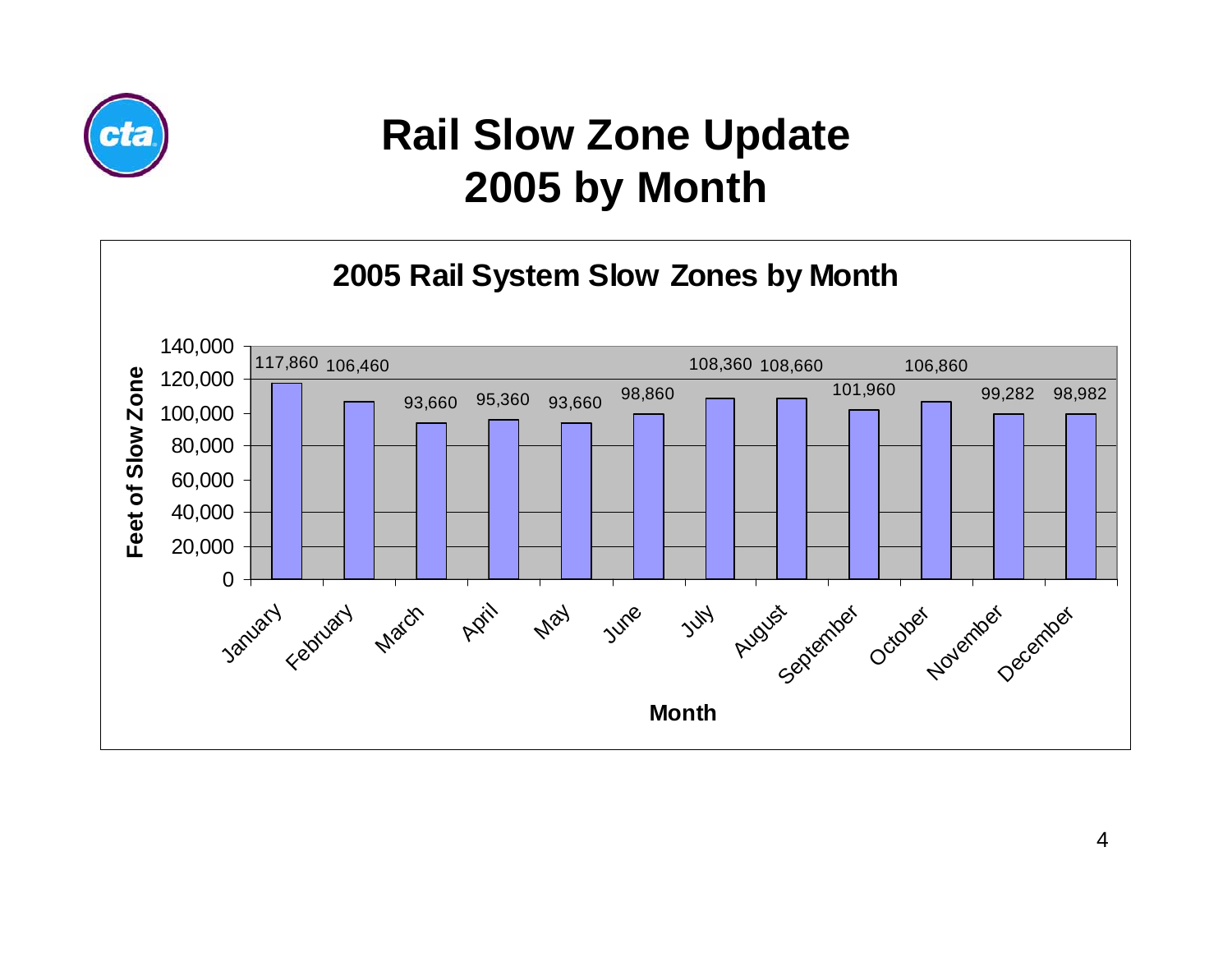

### **Rail Slow Zone Update 2005 by Month**

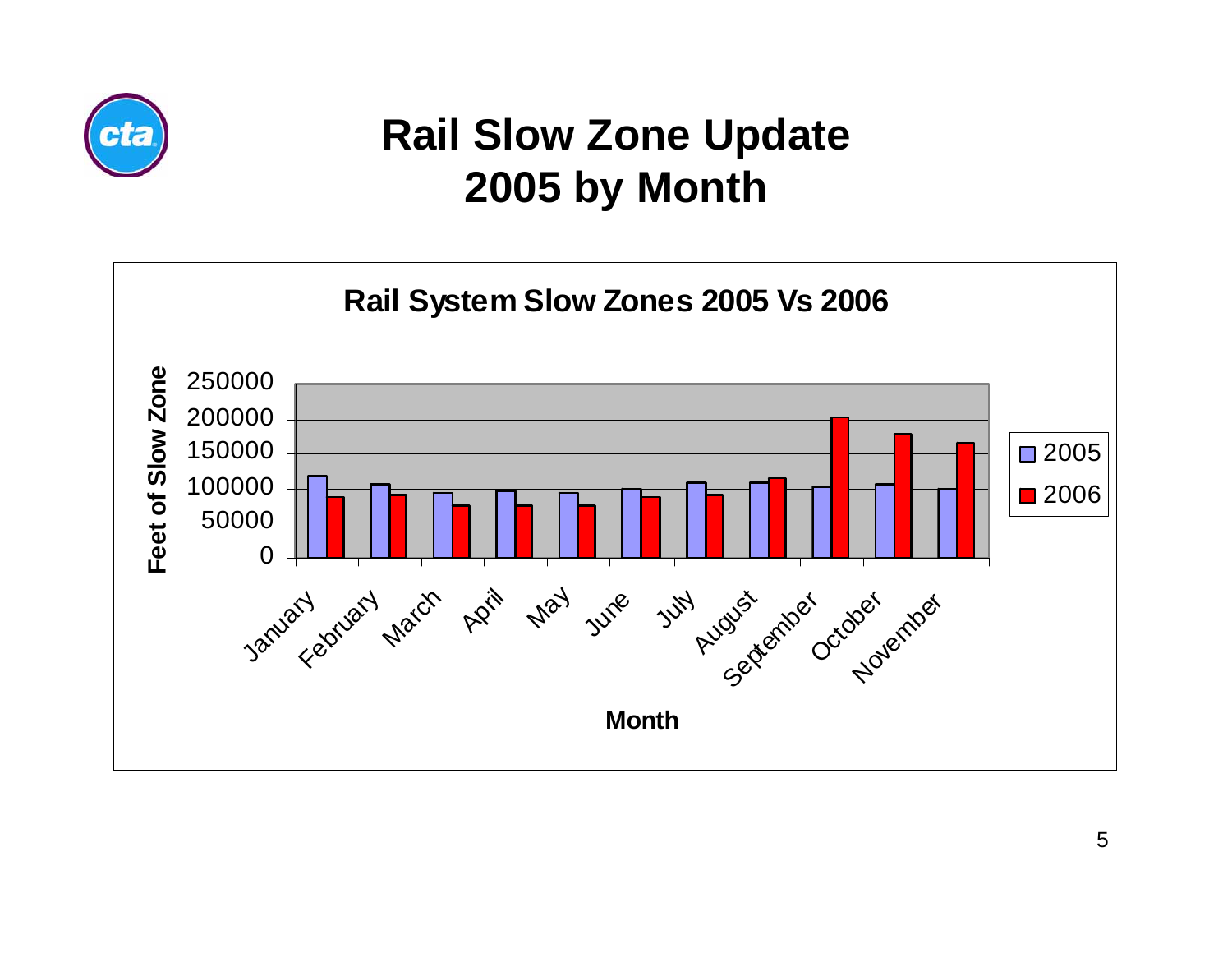

#### **Rail Slow Zone Update Causes**

- $\bullet$  **Defective track, structure, signal or traction power conditions can be caused by wear and tear on an aging infrastructure**
- $\bullet$  **As the Rail system ages, these components cannot be successfully maintained and require complete replacements**
- $\bullet$  **Extended periods of high temperatures this summer increased stress on already worn components**
- $\bullet$  **Recently rehabilitated infrastructure such as the Green Line Lake Branch, Orange Line or the Pink Line have no slow zones**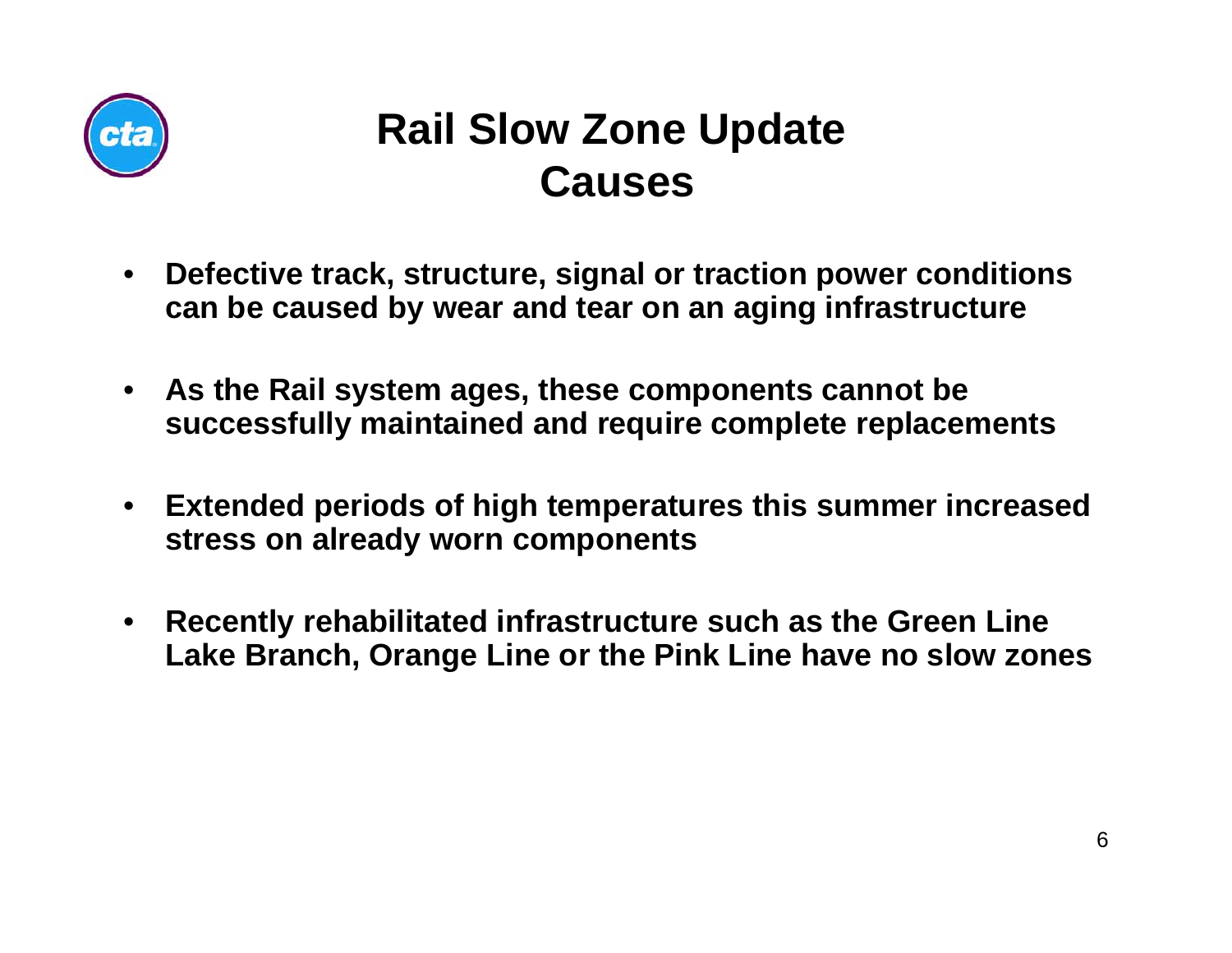



Structural slow zone on the 54th/Cermak Branch pre-rehabilitation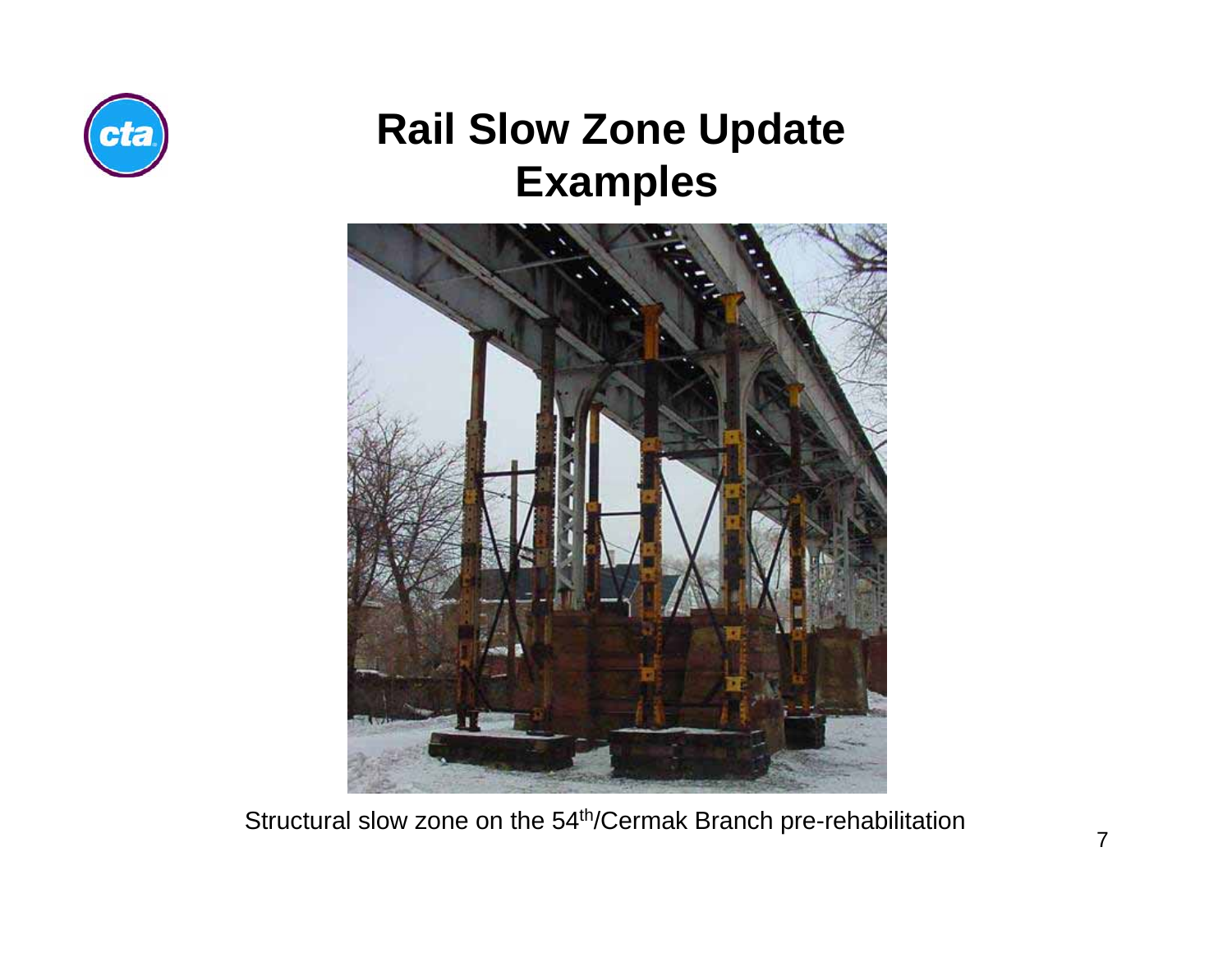



Same Span after construction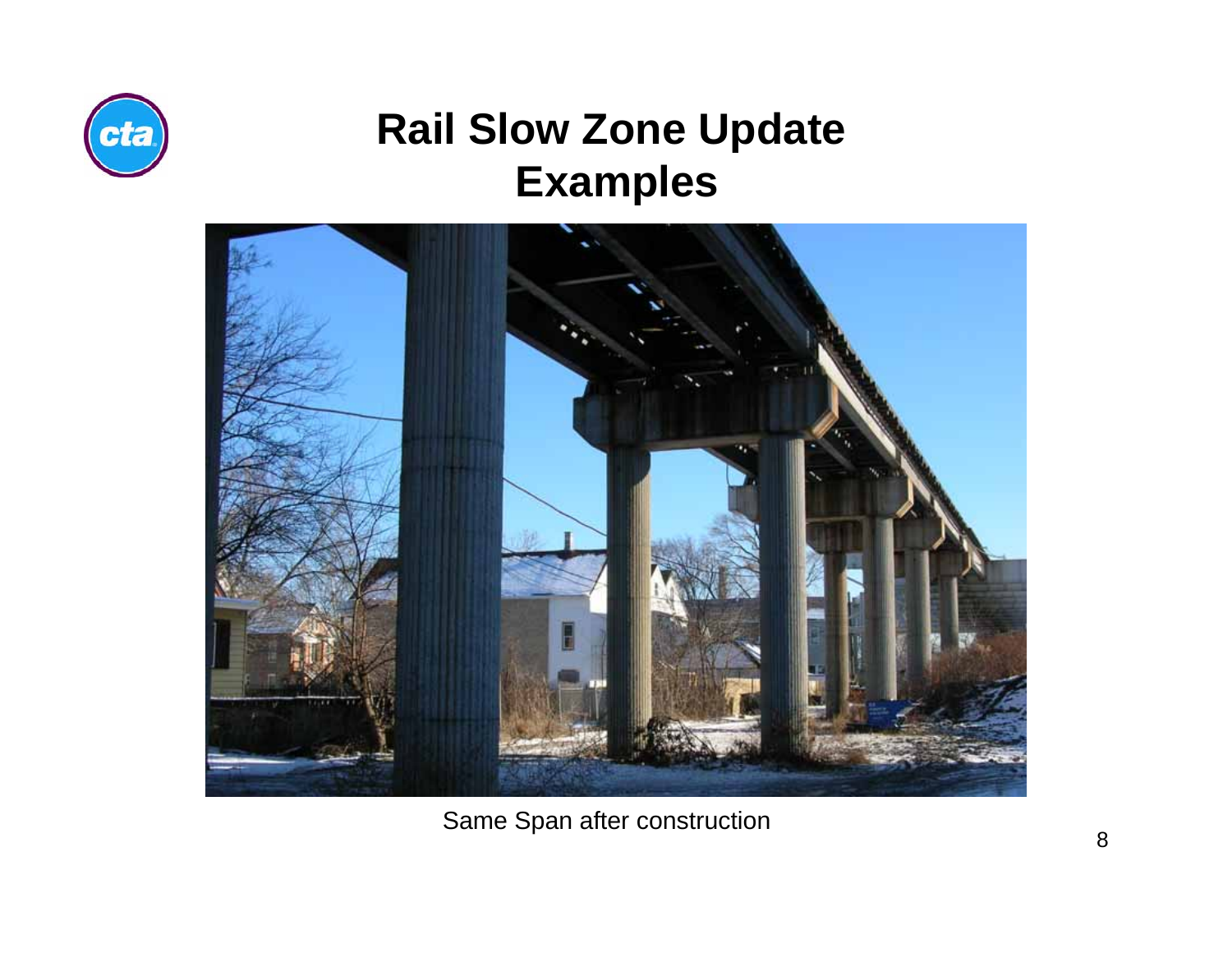



Structural slow zone on the Purple Line pre viaduct replacement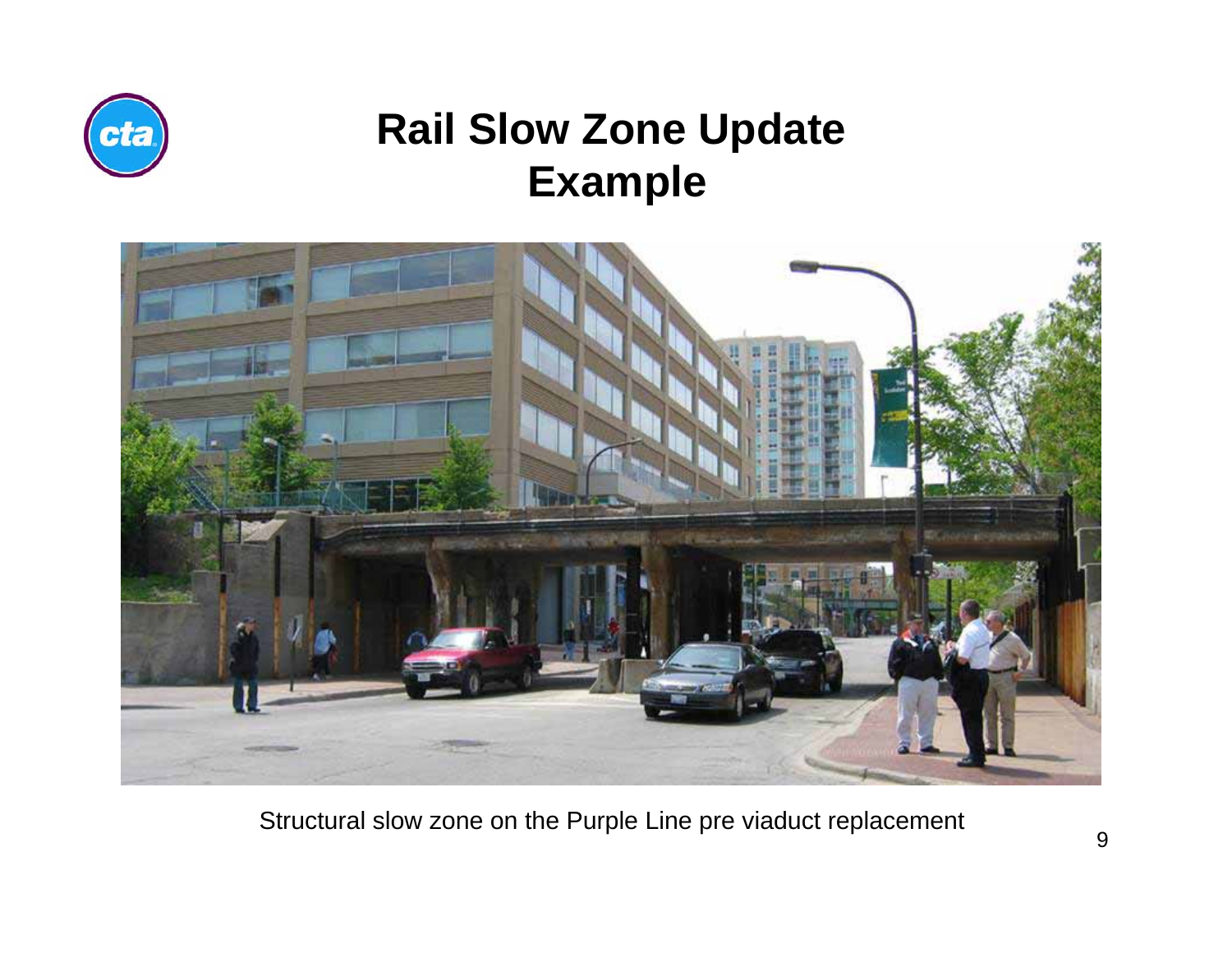



Church viaduct replacement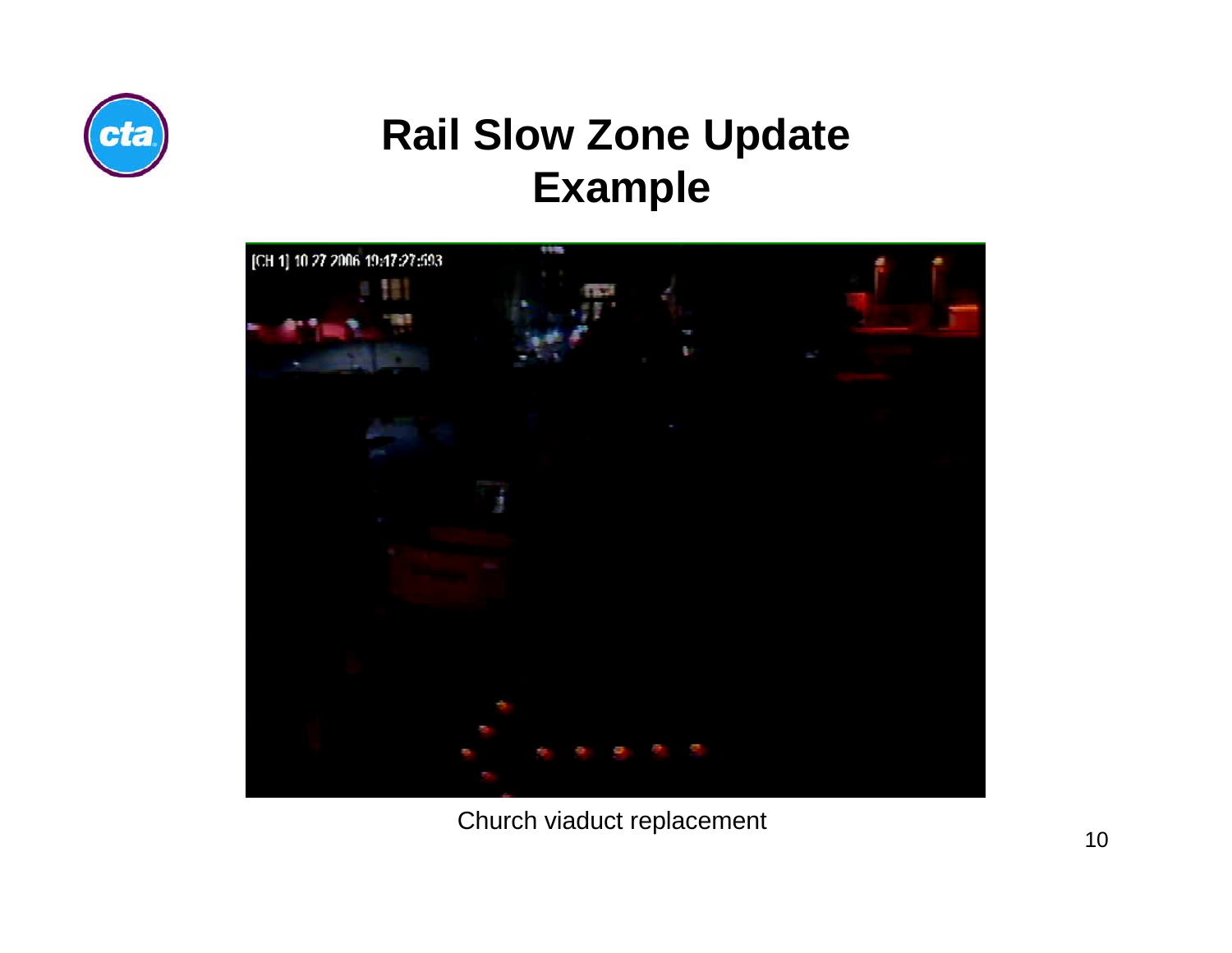



Track slow zone due to bad wood ties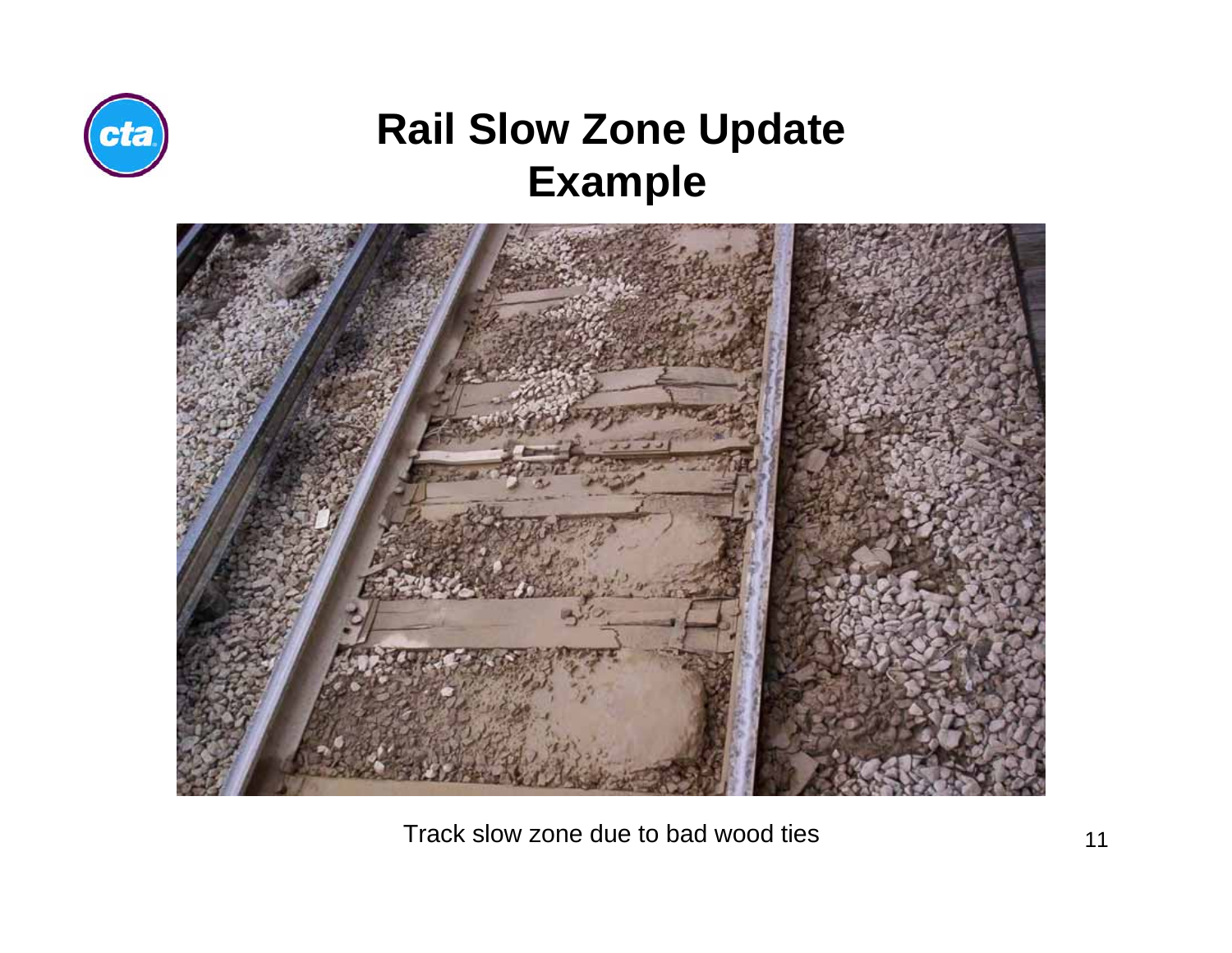



Wooden ties in good condition New plastic ties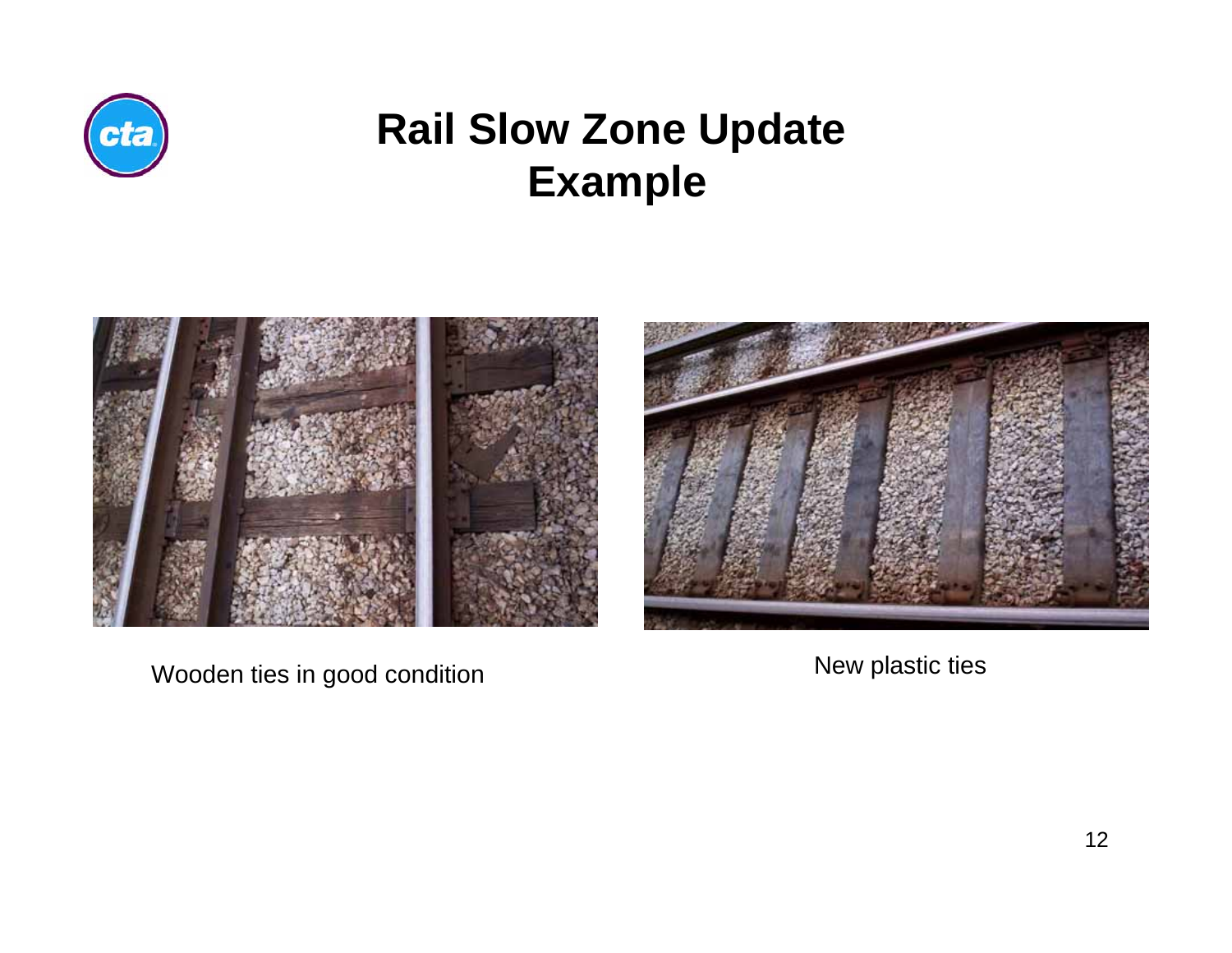

### **Rail Slow Zone Update Blue Line**



| Type                     |        | $ 35 \text{ MPH} 25 \text{ MPH} 15 \text{ MPH} $ Total |       |        |
|--------------------------|--------|--------------------------------------------------------|-------|--------|
| As of 08-31-06           | 20,250 | 19,000                                                 | 9,400 | 48,650 |
| As of 11-14-06           | 23,100 | 17.000                                                 | 2,200 | 42,300 |
| <b>Reductions</b>        |        |                                                        |       |        |
| <b>Expected 12-31-06</b> | 23,100 | 1.700                                                  | 2,200 | 42,300 |

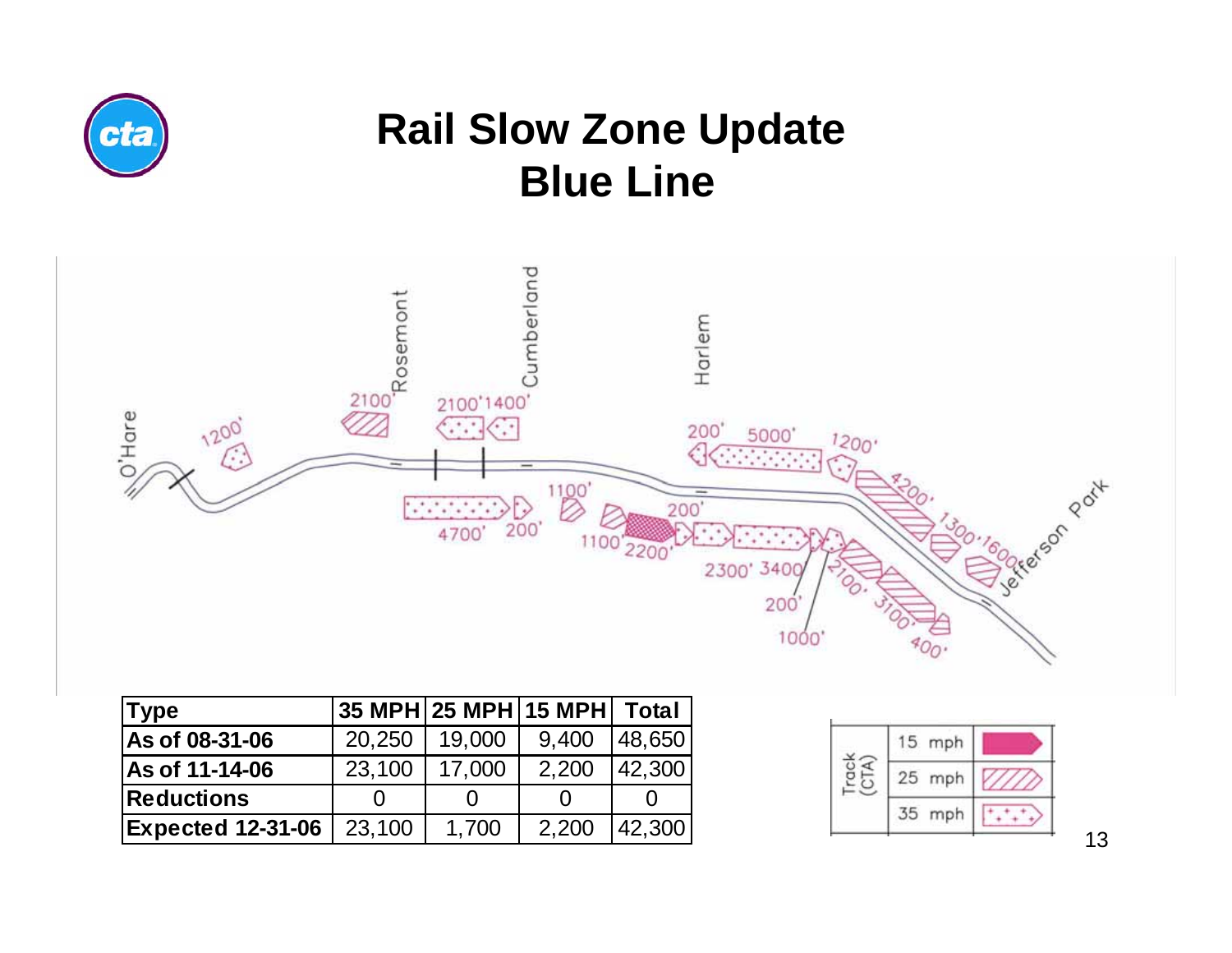

# **Rail Slow Zone Update Blue Line**



| <b>Jefferson Park to Damen</b>            |       |   |       |       |  |  |
|-------------------------------------------|-------|---|-------|-------|--|--|
| 35 MPH 25 MPH 15 MPH Total<br><b>Type</b> |       |   |       |       |  |  |
| As of 08-31-06                            | 1,700 |   | 4,800 | 6,500 |  |  |
| As of 11-14-06                            | 1,700 | 0 | 5,600 | 7,300 |  |  |
| <b>Reduction</b>                          | 1,000 | 0 |       | 1,000 |  |  |
| <b>Epected 12-31-06</b>                   | 700   | O | 5,600 | 6,300 |  |  |

| mph    |  |
|--------|--|
| 25 mph |  |
| mph    |  |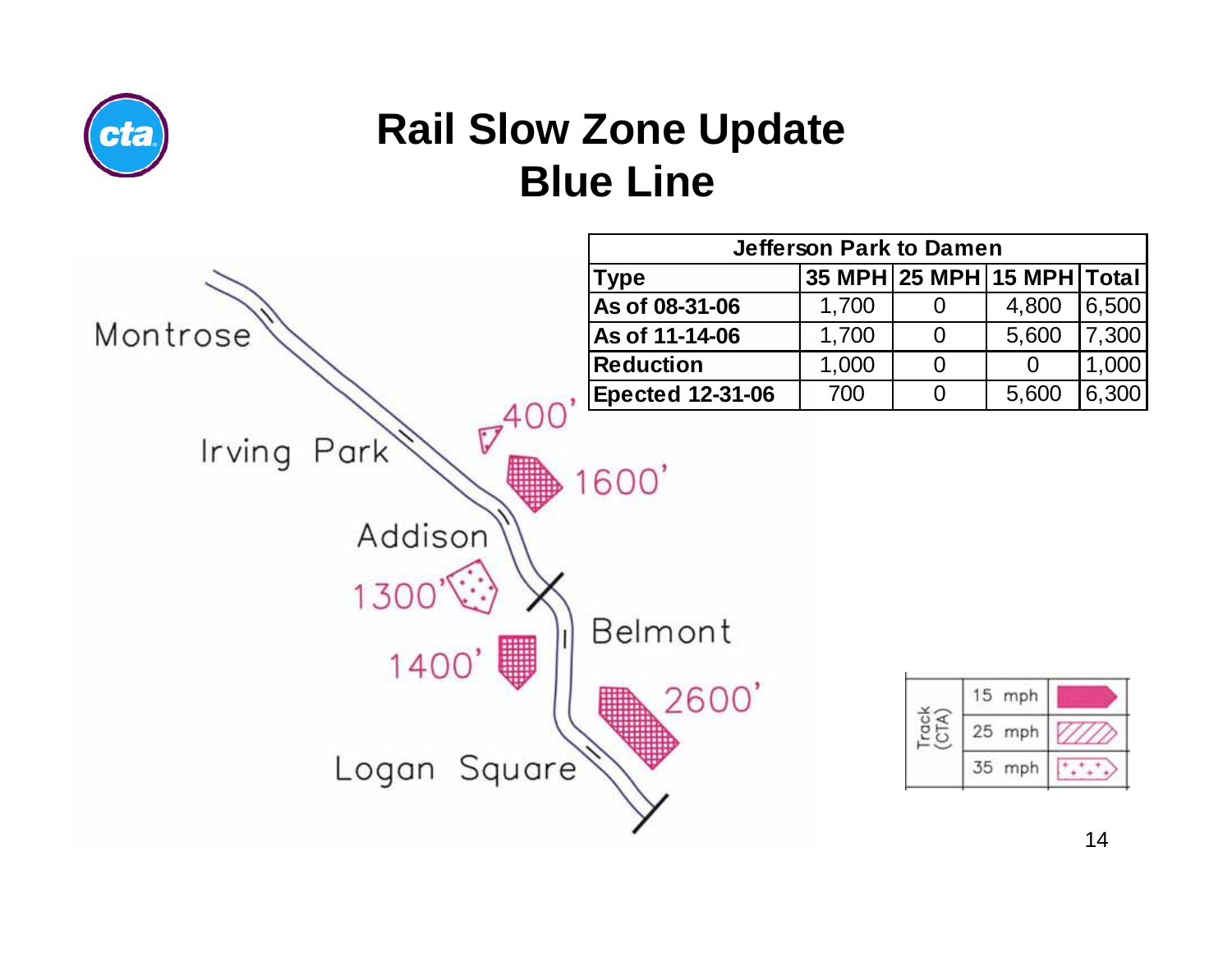

# **Rail Slow Zone Update Blue Line**



| <b>UIC Halsted to Forest Park</b>                   |       |  |  |       |  |  |
|-----------------------------------------------------|-------|--|--|-------|--|--|
| 35 MPH 25 MPH 15 MPH<br><b>Total</b><br><b>Type</b> |       |  |  |       |  |  |
| As of 08-31-06                                      | 1,000 |  |  | 1,000 |  |  |
| As of 11-14-06                                      | 1,000 |  |  | 1,000 |  |  |
| Reduction                                           |       |  |  |       |  |  |
| <b>Expected 12-31-06</b>                            | 1,000 |  |  | 1,000 |  |  |

| mph       |  |
|-----------|--|
| mph<br>25 |  |
| mph       |  |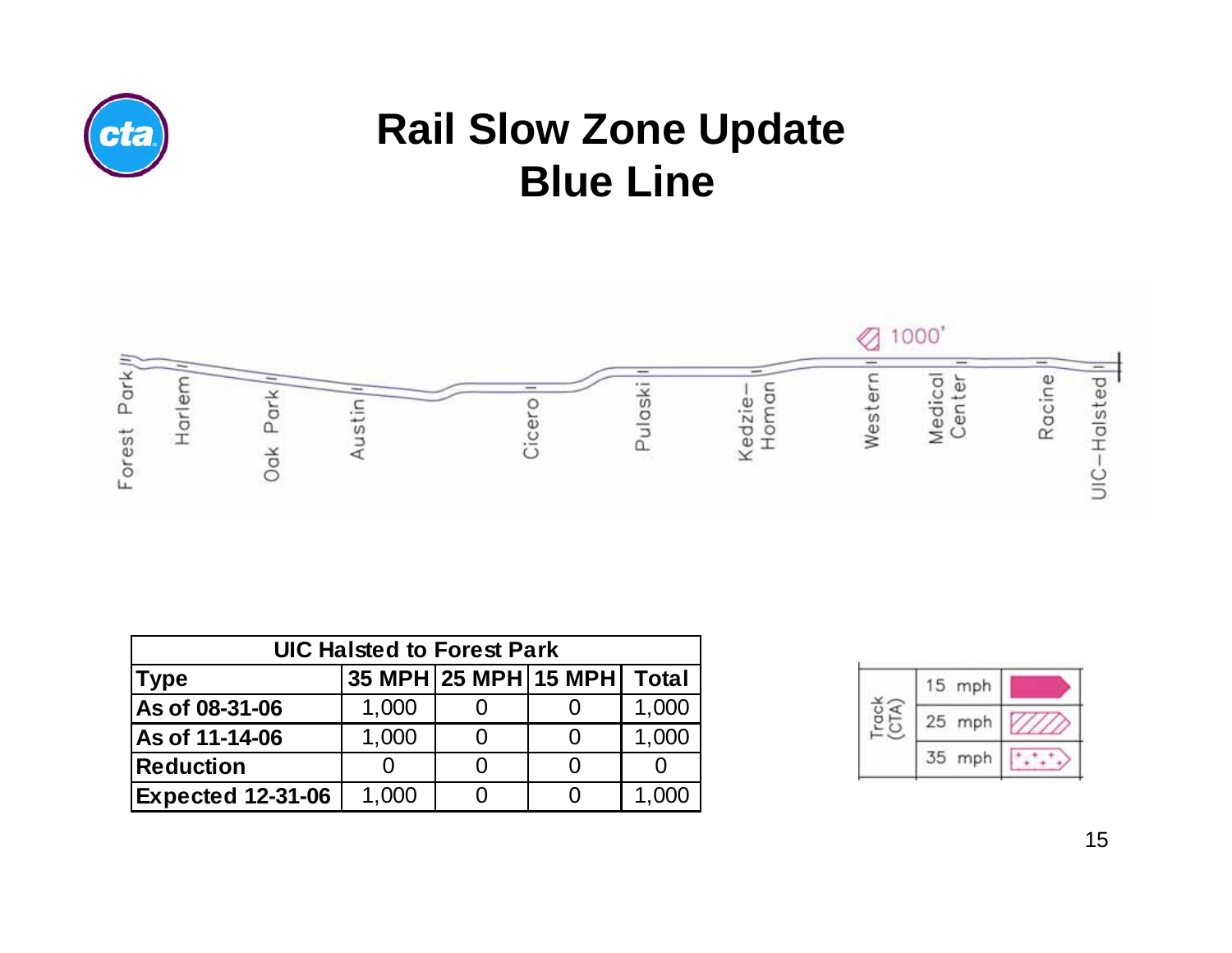

# **Rail Slow Zone Update Subways**



| <b>Division to LaSalle (Blue Line)</b>       |   |       |          |        |  |  |
|----------------------------------------------|---|-------|----------|--------|--|--|
| 35 MPH 25 MPH 15 MPH<br>Total<br><b>Type</b> |   |       |          |        |  |  |
| As of 08-31-06                               | 0 | 3,400 | 13,600   | 17,000 |  |  |
| As of 11-14-06                               | 0 | 3,400 | 13,600   | 17,000 |  |  |
| <b>Reduction</b>                             | 0 | 2,000 | $\Omega$ | 2,000  |  |  |
| <b>Expected 12-31-06</b>                     | 0 | 1,400 | 13,600   | 15,000 |  |  |

| North/Clybourn to Roosevelt (Red Line)       |        |        |          |        |  |  |
|----------------------------------------------|--------|--------|----------|--------|--|--|
| 35 MPH 25 MPH 15 MPH<br>Total<br><b>Type</b> |        |        |          |        |  |  |
| As of 08-31-06                               | 12,200 | 11,600 | O        | 23,800 |  |  |
| As of 11-14-06                               | 11,200 | 10,300 | $\Omega$ | 21,500 |  |  |
| <b>Reduction</b>                             |        |        | O        |        |  |  |
| <b>Expected 12-31-06</b>                     | 11,200 | 10,300 | 0        | 21,500 |  |  |

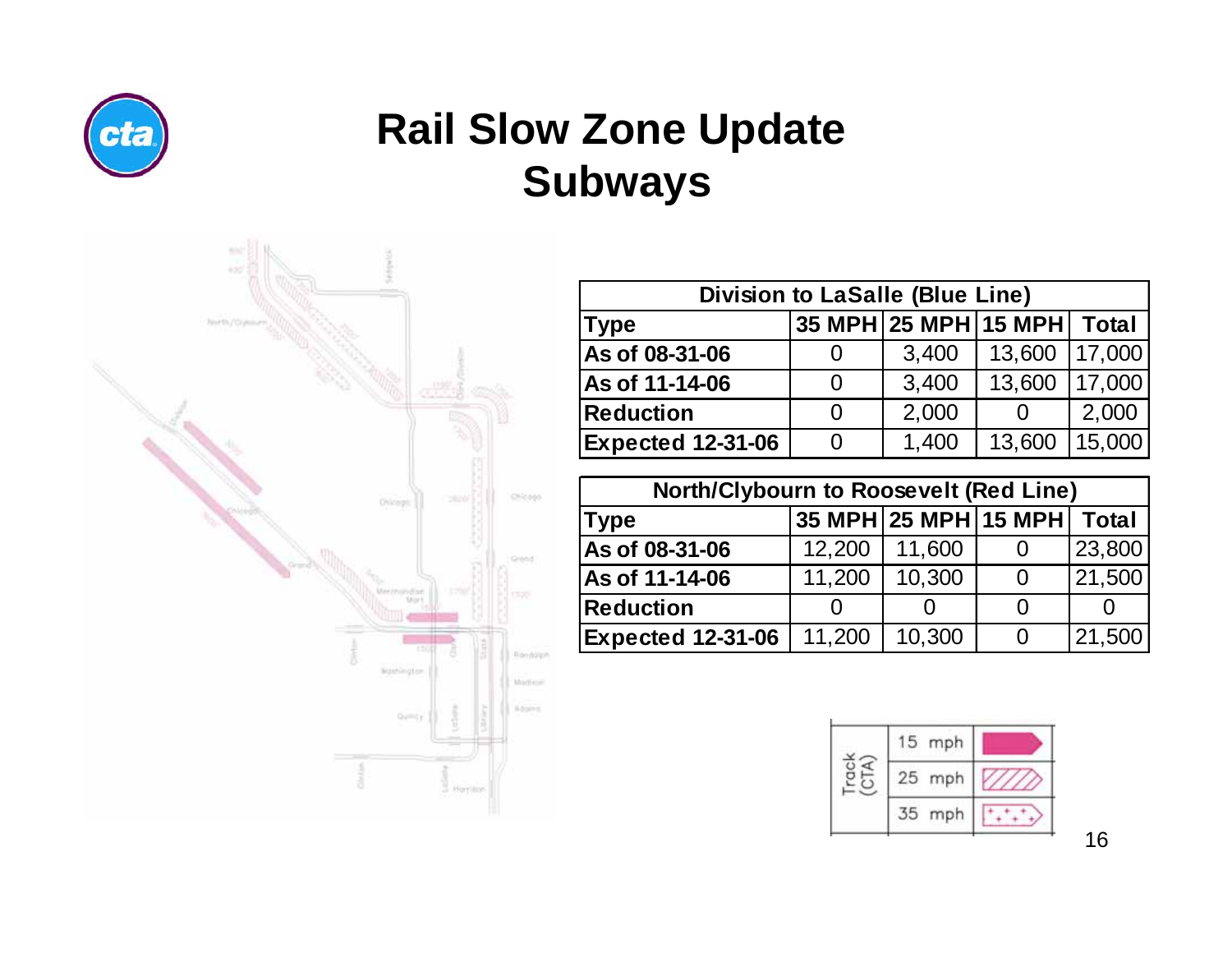

# **Rail Slow Zone Update Red Line**

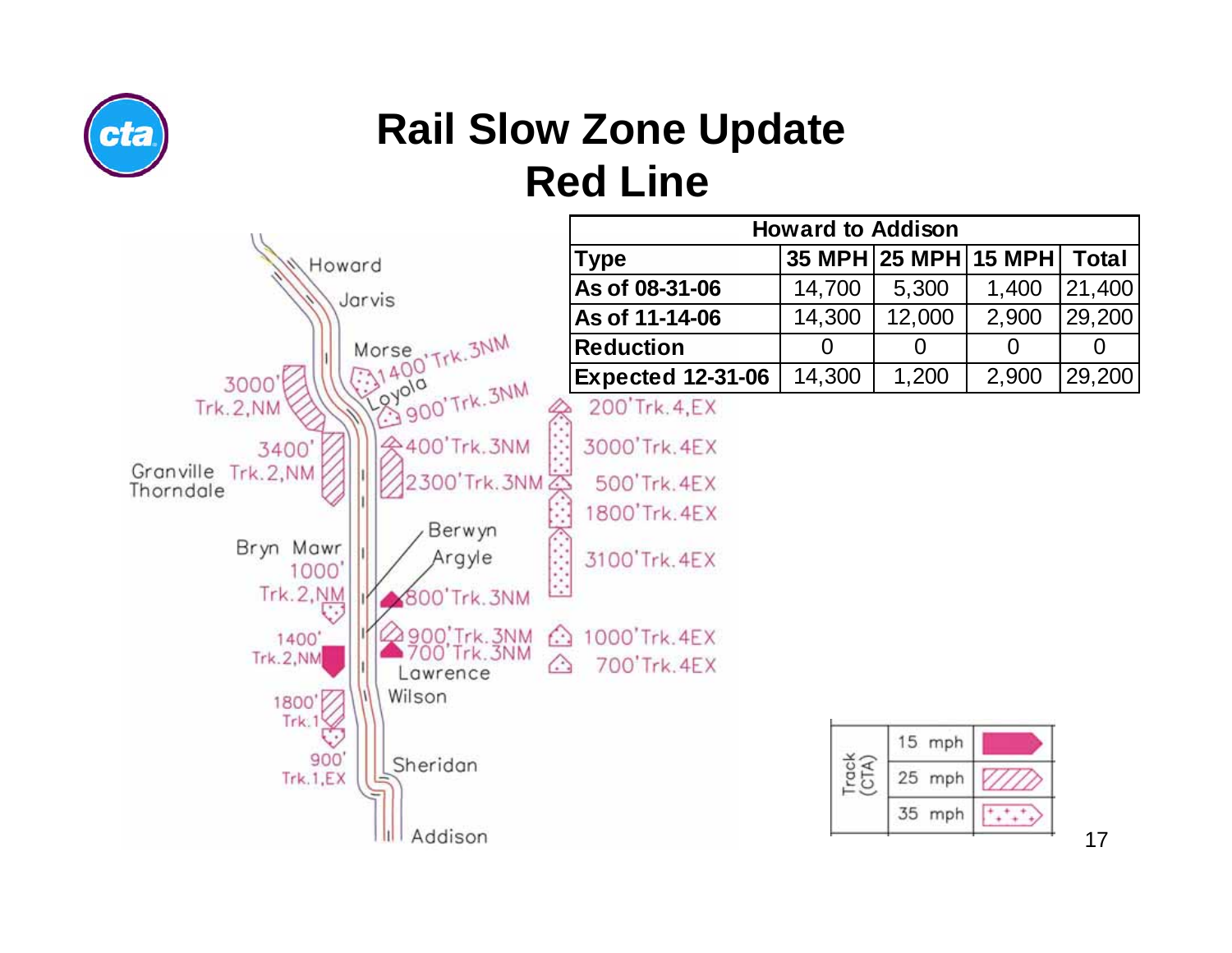

# **Rail Slow Zone Update Red Line**

| Roosevelt to 95th                            |        |   |       |        |  |  |
|----------------------------------------------|--------|---|-------|--------|--|--|
| 35 MPH 25 MPH 15 MPH<br>Total<br><b>Type</b> |        |   |       |        |  |  |
| As of 08-31-06                               | 21,875 |   | 1,000 | 22,875 |  |  |
| As of 11-14-06                               | 8,200  | 0 | O     | 8,200  |  |  |
| <b>Reduction</b>                             | 5,300  | 0 | 0     | 5,300  |  |  |
| <b>Expected 12-31-06</b>                     | 2,900  |   |       | 2,900  |  |  |





18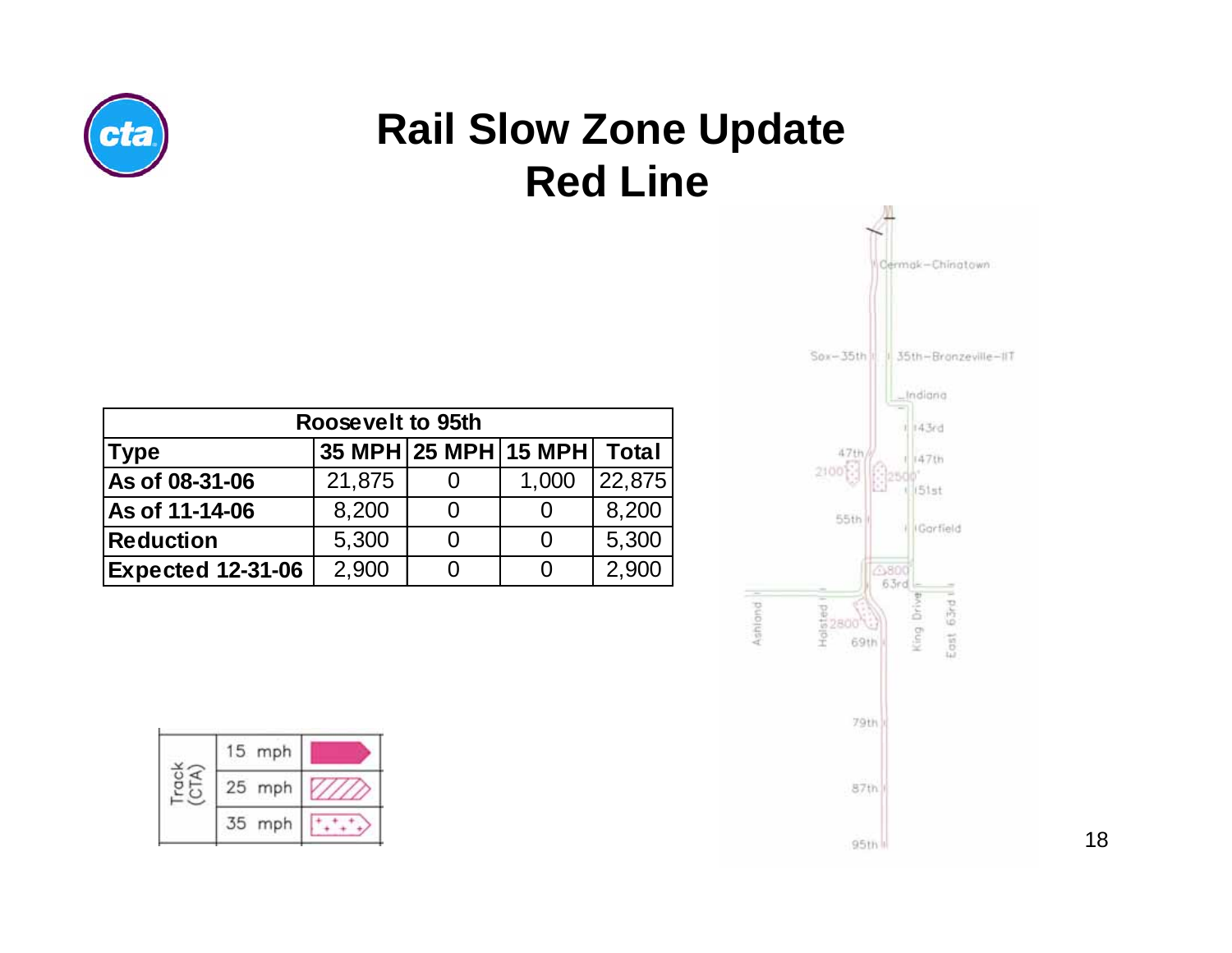

### **Rail Slow Zone Update Clark Junction Corridor**



| <b>Clark Junction (Track)</b>                |       |               |        |        |  |  |
|----------------------------------------------|-------|---------------|--------|--------|--|--|
| 35 MPH 25 MPH 15 MPH<br>Total<br><b>Type</b> |       |               |        |        |  |  |
| As of 08-31-06                               | 4,100 | 1,700         | 19,080 | 24,880 |  |  |
| As of 11-14-06                               | O     | 5,710         | 13,100 | 18,810 |  |  |
| <b>Reduction</b>                             | 0     | $\mathcal{O}$ |        |        |  |  |
| <b>Expected 12-31-06</b>                     | 0     | 5,710         | 13,100 | 18,810 |  |  |

| <b>Clark Junction (Structure)</b>            |     |                   |                   |       |  |  |  |
|----------------------------------------------|-----|-------------------|-------------------|-------|--|--|--|
| 35 MPH 25 MPH 15 MPH<br>Total<br><b>Type</b> |     |                   |                   |       |  |  |  |
| As of 08-31-06                               | 200 |                   | 1,700             | 1,900 |  |  |  |
| As of 11-14-06                               |     | O                 | 2,200             | 2,200 |  |  |  |
| <b>Reduction</b>                             |     |                   | $\mathbf{\Omega}$ |       |  |  |  |
| <b>Expected 12-31-06</b>                     |     | $\mathbf{\Omega}$ | 2,200             | 2,200 |  |  |  |

|      | 15 mph |  |
|------|--------|--|
|      | 25 mph |  |
|      | 35 mph |  |
| e in | 15 mph |  |
|      | 25 mph |  |
|      | 35 mph |  |

19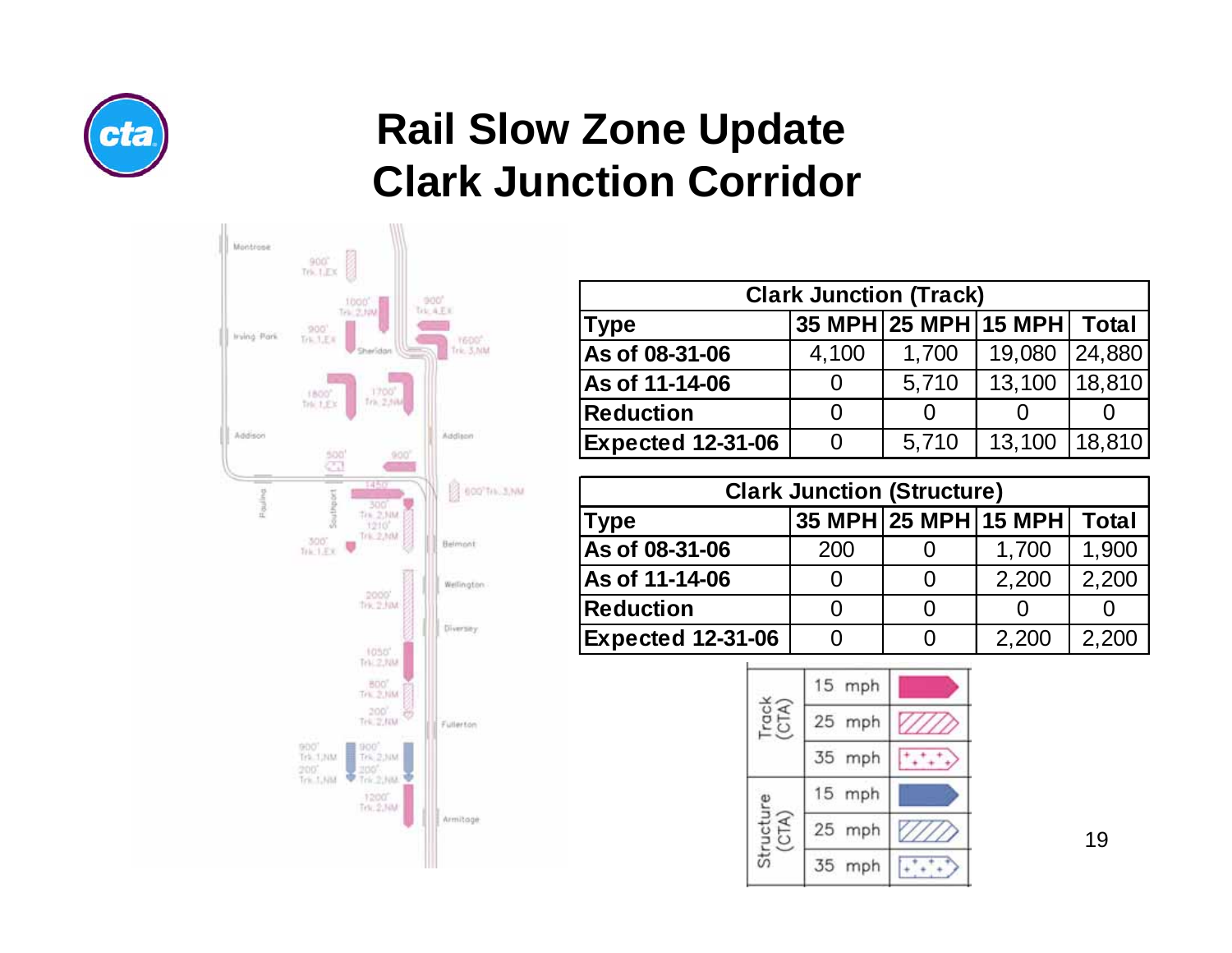

# **Rail Slow Zone Update Brown Line**

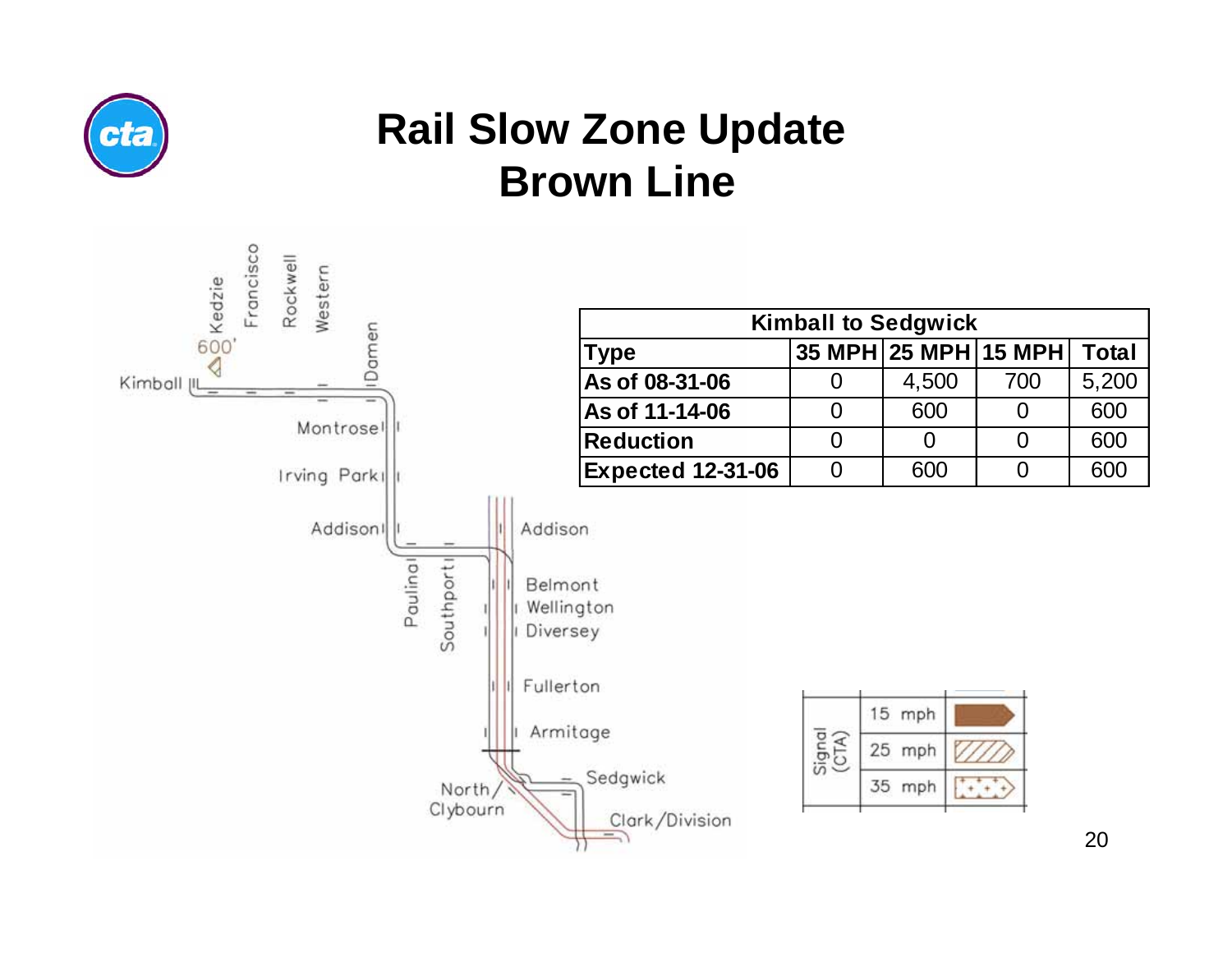

# **Rail Slow Zone Update Purple Line**



| <b>Linden to Howard</b>                      |   |       |                   |       |  |
|----------------------------------------------|---|-------|-------------------|-------|--|
| 35 MPH 25 MPH 15 MPH<br>Total<br><b>Type</b> |   |       |                   |       |  |
| As of 08-31-06                               |   | 6,445 |                   | 6,445 |  |
| As of 11-14-06                               | O | 8,140 | $\mathbf{\Omega}$ | 8,140 |  |
| <b>Reduction</b>                             |   |       |                   |       |  |
| <b>Expected 12-31-06</b>                     |   | 8,140 |                   | 8,140 |  |

|  | 15 mph |  |
|--|--------|--|
|  | 25 mph |  |
|  | mph    |  |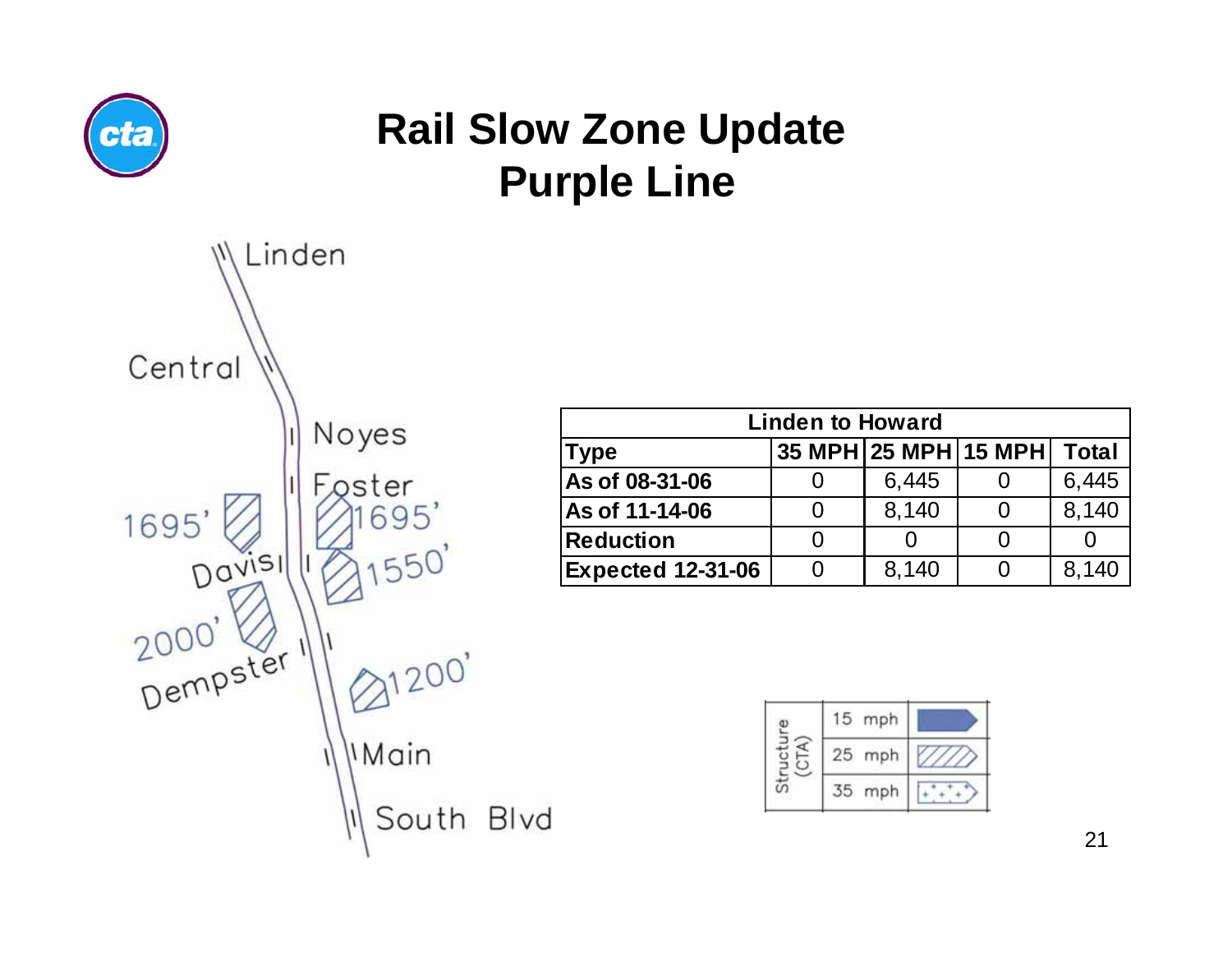

22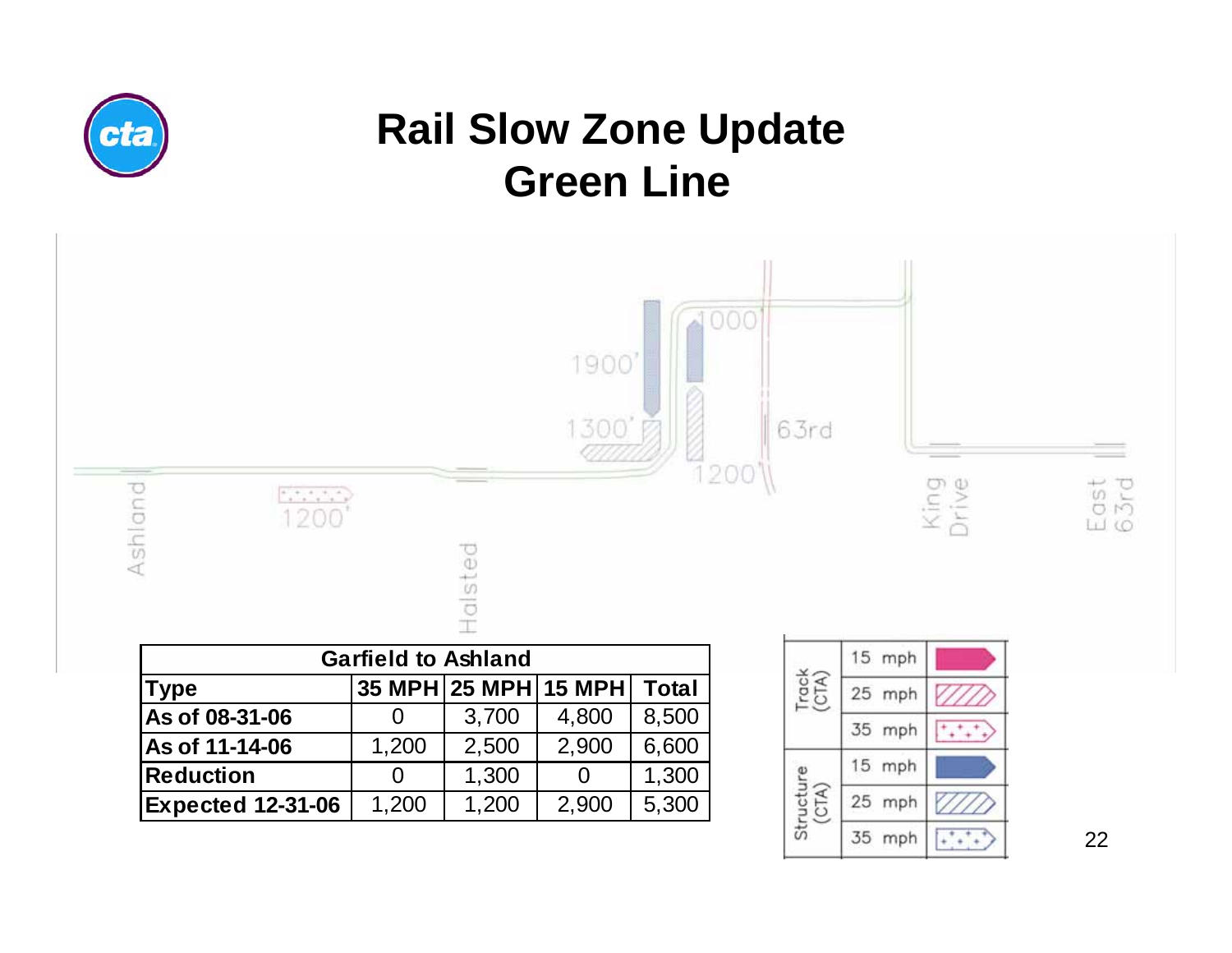

#### **Rail Slow Zone Update Yellow Line**



| <b>Skokie to Howard</b>  |     |       |                      |       |  |  |  |
|--------------------------|-----|-------|----------------------|-------|--|--|--|
| <b>Type</b>              |     |       | 35 MPH 25 MPH 15 MPH | Total |  |  |  |
| As of 08-31-06           | 600 | 2,000 |                      | 2,600 |  |  |  |
| As of 11-14-06           | 600 | 2,000 |                      | 2,600 |  |  |  |
| <b>Reduction</b>         |     |       |                      |       |  |  |  |
| <b>Expected 12-31-06</b> | 600 | 2,000 |                      | 2,600 |  |  |  |

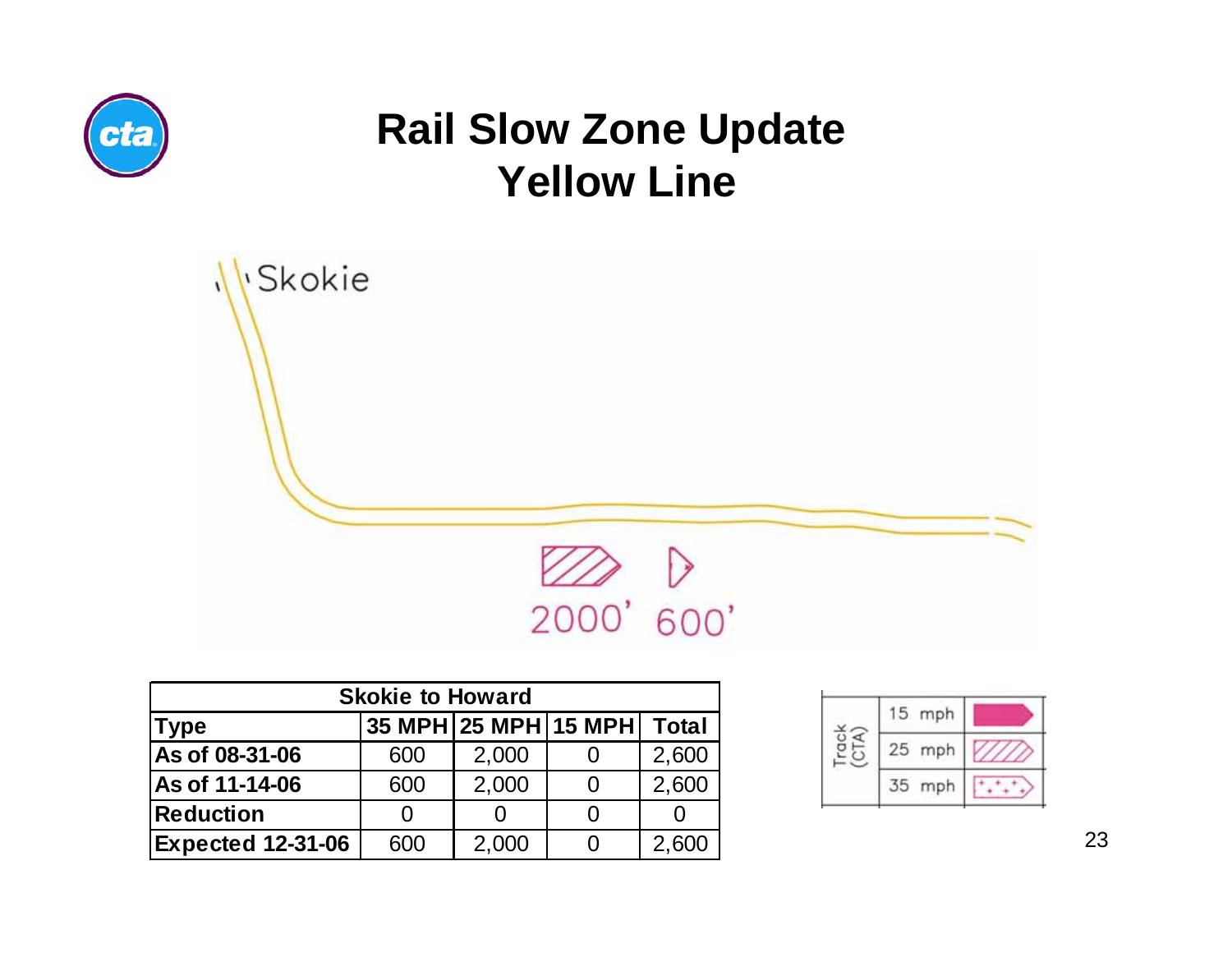

### **Rail Slow Zone Update Estimated Reductions**

|                    |         |                | As of 11-14-06 Reductions As of 12-31-06 | <b>Percent Change</b> |
|--------------------|---------|----------------|------------------------------------------|-----------------------|
| <b>Red Line</b>    | 59,760  | 5,300          | 54,460                                   | $-8.87%$              |
| <b>Blue Line</b>   | 67,600  | 3,000          | 64,600                                   | $-4.44%$              |
| <b>Brown Line</b>  | 3,450   | O              | 3,450                                    | $0.00\%$              |
| <b>Green Line</b>  | 6,600   | 1,300          | 5,300                                    | $-19.70%$             |
| <b>Orange Lind</b> | 0       | $\overline{0}$ | $\Omega$                                 | $0.00\%$              |
| <b>Pink Line</b>   | O       | O              | O                                        | 0.00%                 |
| <b>Yellow Line</b> | 2,600   | O              | 2,600                                    | $0.00\%$              |
| <b>Purple Line</b> | 25,440  | $\overline{0}$ | 25,440                                   | 0.00%                 |
| <b>Total</b>       | 165,450 | 9,600          | 155,850                                  | $-5.80%$              |